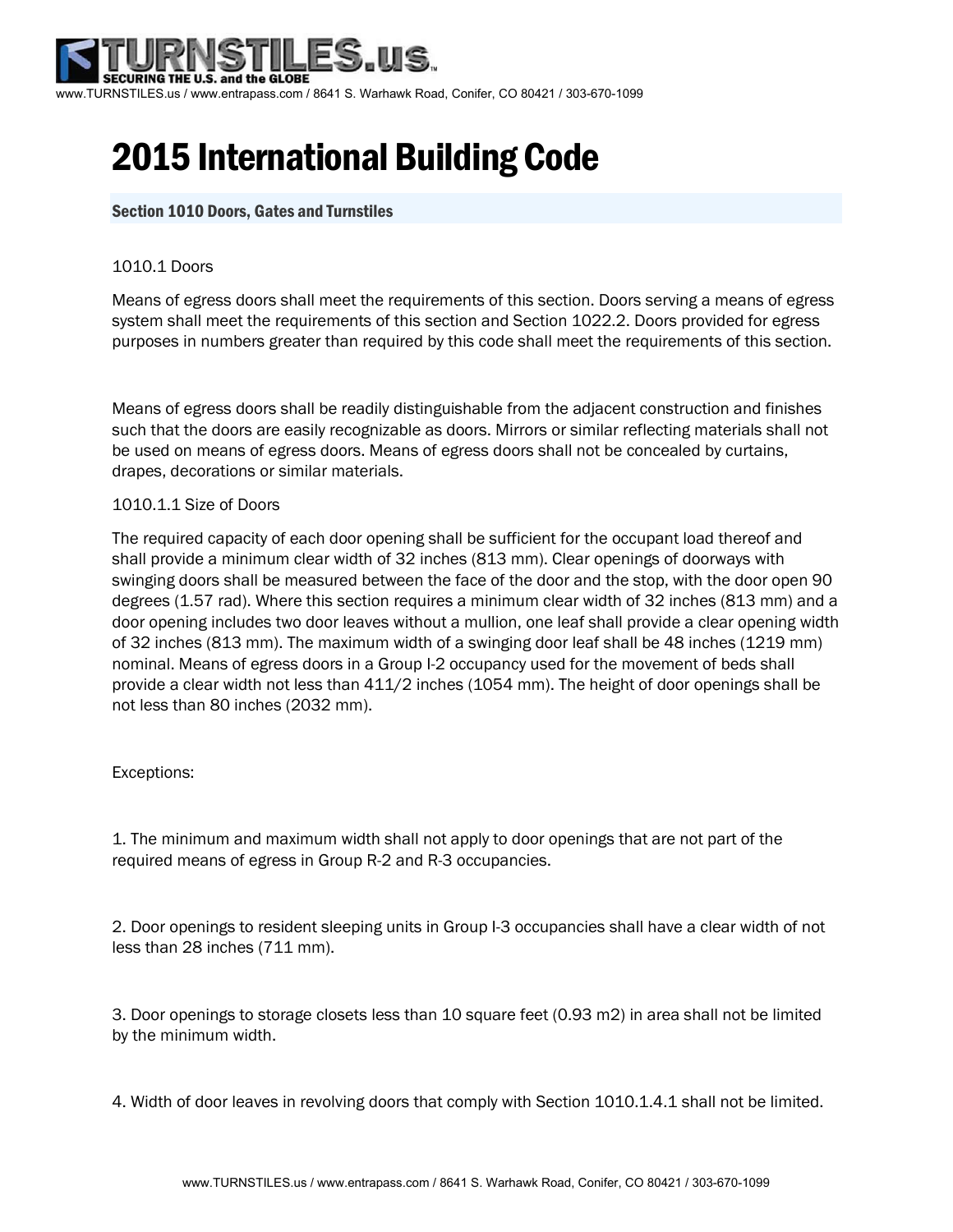www.TURNSTILES.us / www.entrapass.com / 8641 S. Warhawk Road, Conifer, CO 80421 / 303-670-1099

5. Door openings within a dwelling unit or sleeping unit shall be not less than 78 inches (1981 mm) in height.

6. Exterior door openings in dwelling units and sleeping units, other than the required exit door, shall be not less than 76 inches (1930 mm) in height.

7. In other than Group R-1 occupancies, the minimum widths shall not apply to interior egress doors within a dwelling unit or sleeping unit that is not required to be an Accessible unit, Type A unit or Type B unit.

8. Door openings required to be accessible within Type B units shall have a minimum clear width of 31.75 inches (806 mm).

9. Doors to walk-in freezers and coolers less than 1,000 square feet (93 m2) in area shall have a maximum width of 60 inches (1524 mm).

10. In Group R-1 dwelling units or sleeping units not required to be Accessible units, the minimum width shall not apply to doors for showers or saunas.

1010.1.1.1 Projections Into Clear Width

There shall not be projections into the required clear width lower than 34 inches (864 mm) above the floor or ground. Projections into the clear opening width between 34 inches (864 mm) and 80 inches (2032 mm) above the floor or ground shall not exceed 4 inches (102 mm).

Exception: Door closers and door stops shall be permitted to be 78 inches (1980 mm) minimum above the floor.

1010.1.2 Door Swing

Egress doors shall be of the pivoted or side-hinged swinging type.

Exceptions:

1. Private garages, office areas, factory and storage areas with an occupant load of 10 or less.

2. Group I-3 occupancies used as a place of detention.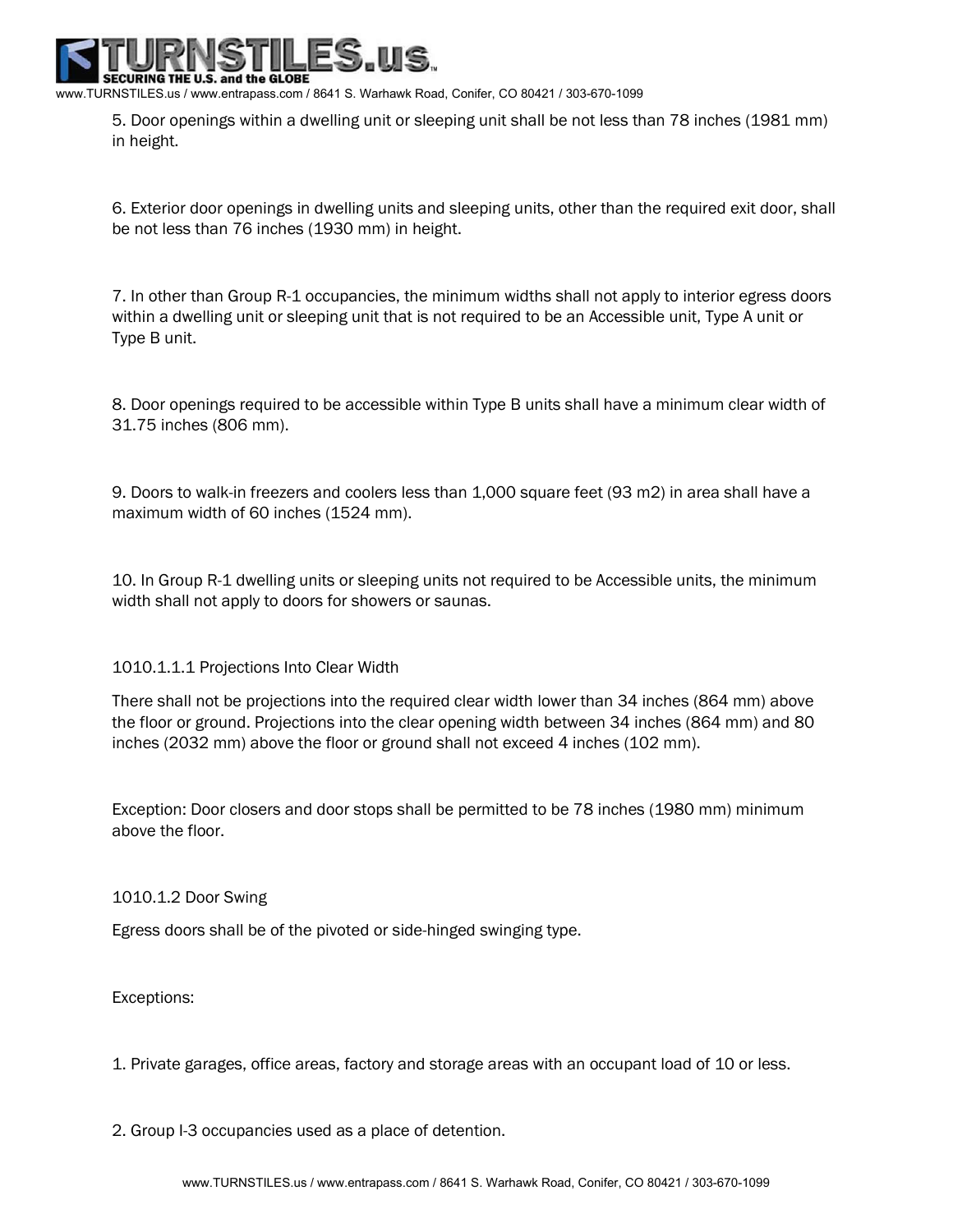

3. Critical or intensive care patient rooms within suites of health care facilities.

4. Doors within or serving a single dwelling unit in Groups R-2 and R-3.

5. In other than Group H occupancies, revolving doors complying with Section 1010.1.4.1.

6. In other than Group H occupancies, special purpose horizontal sliding, accordion or folding door assemblies complying with Section 1010.1.4.3.

7. Power-operated doors in accordance with Section 1010.1.4.2.

8. Doors serving a bathroom within an individual sleeping unit in Group R-1.

9. In other than Group H occupancies, manually operated horizontal sliding doors are permitted in a means of egress from spaces with an occupant load of 10 or less.

## 1010.1.2.1 Direction of Swing

Pivot or side-hinged swinging doors shall swing in the direction of egress travel where serving a room or area containing an occupant load of 50 or more persons or a Group H occupancy.

## 1010.1.3 Door Opening Force

The force for pushing or pulling open interior swinging egress doors, other than fire doors, shall not exceed 5 pounds (22 N). These forces do not apply to the force required to retract latch bolts or disengage other devices that hold the door in a closed position. For other swinging doors, as well as sliding and folding doors, the door latch shall release when subjected to a 15-pound (67 N) force. The door shall be set in motion when subjected to a 30-pound (133 N) force. The door shall swing to a full-open position when subjected to a 15pound (67 N) force.

## 1010.1.3.1 Location of Applied Forces

Forces shall be applied to the latch side of the door.

## 1010.1.4 Special Doors

Special doors and security grilles shall comply with the requirements of Sections 1010.1.4.1 through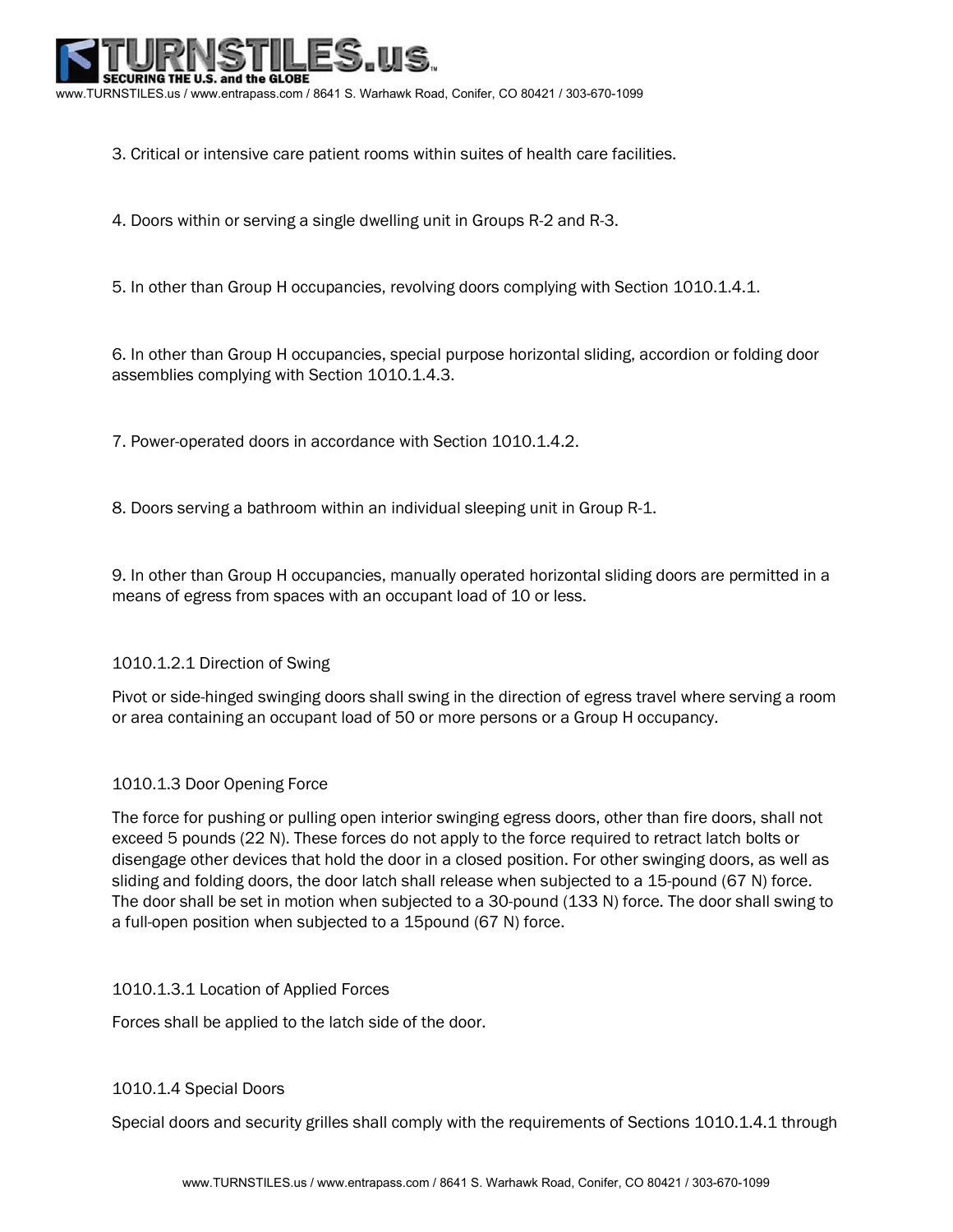URING THE U.S. and the GLOBE www.TURNSTILES.us / www.entrapass.com / 8641 S. Warhawk Road, Conifer, CO 80421 / 303-670-1099

1010.1.4.4.

1010.1.4.1 Revolving Doors

Revolving doors shall comply with the following:

1. Revolving doors shall comply with BHMA A156.27 and shall be installed in accordance with the manufacturer's instructions.

2. Each revolving door shall be capable of breakout in accordance with BHMA A156.27 and shall provide an aggregate width of not less than 36 inches (914 mm).

3. A revolving door shall not be located within 10 feet (3048 mm) of the foot or top of stairways or escalators. A dispersal area shall be provided between the stairways or escalators and the revolving doors.

4. The revolutions per minute (rpm) for a revolving door shall not exceed the maximum rpm as specified in BHMA A156.27. Manual revolving doors shall comply with Table 1010.1.4.1(1). Automatic or power-operated revolving doors shall comply with Table 1010.1.4.1(2).

5. An emergency stop switch shall be provided near each entry point of power or automatic operated revolving doors within 48 inches (1220 mm) of the door and between 24 inches (610 mm) and 48 inches (1220 mm) above the floor. The activation area of the emergency stop switch button shall be not less than 1 inch (25 mm) in diameter and shall be red.

6. Each revolving door shall have a side-hinged swinging door that complies with Section 1010.1 in the same wall and within 10 feet (3048 mm) of the revolving door.

7. Revolving doors shall not be part of an accessible route required by Section 1009 and Chapter 11.

| <b>REVOLVING DOOR MAXIMUM</b><br><b>NOMINAL DIAMETER (FT-IN)</b> | <b>MAXIMUM ALLOWABLE</b><br><b>REVOLVING DOOR SPEED (RPM)</b> |
|------------------------------------------------------------------|---------------------------------------------------------------|
| 6-0                                                              | 12                                                            |
| $7-0$                                                            | 11                                                            |
| 8-0                                                              | 10                                                            |

# TABLE 1010.1.4.1(1) MAXIMUM DOOR SPEED MANUAL REVOLVING DOORS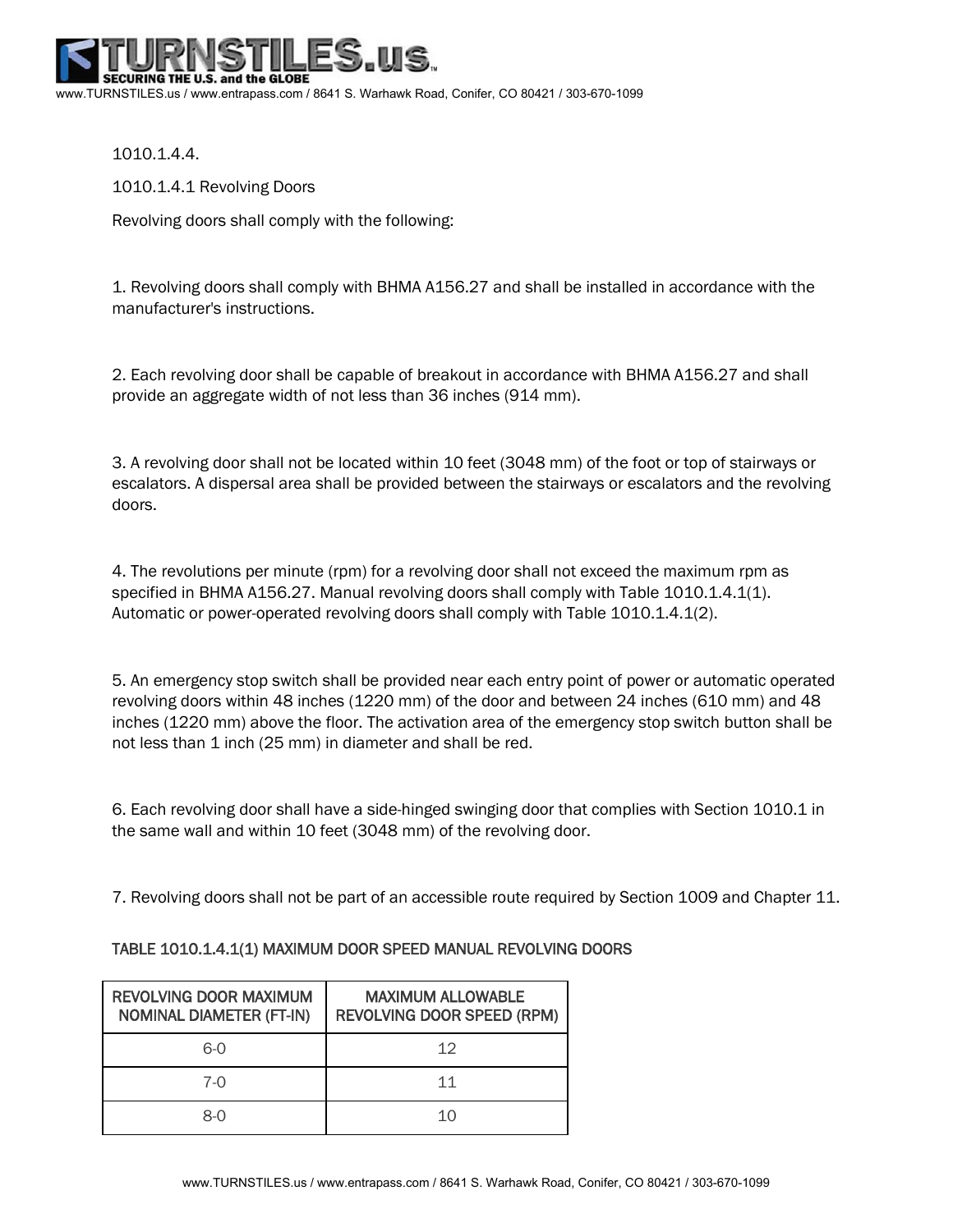#### ISTIL ES.us. SECURING THE U.S. and the GLOBE

 $\Gamma$ 

www.TURNSTILES.us / www.entrapass.com / 8641 S. Warhawk Road, Conifer, CO 80421 / 303-670-1099

| $9-0$  |  |
|--------|--|
| $10-0$ |  |

 $\overline{\phantom{a}}$ 

For SI: 1 inch =  $25.4$  mm, 1 foot =  $304.8$  mm.

## TABLE 1010.1.4.1(2) MAXIMUM DOOR SPEED AUTOMATIC OR POWER-OPERATED REVOLVING DOORS

| <b>REVOLVING DOOR MAXIMUM</b><br><b>NOMINAL DIAMETER (FT-IN)</b> | <b>MAXIMUM ALLOWABLE</b><br><b>REVOLVING DOOR SPEED (RPM)</b> |
|------------------------------------------------------------------|---------------------------------------------------------------|
| $8-0$                                                            | 7.2                                                           |
| $9 - 0$                                                          | 6.4                                                           |
| $10 - 0$                                                         | 5.7                                                           |
| $11-0$                                                           | 5.2                                                           |
| $12 - 0$                                                         | 4.8                                                           |
| $12-6$                                                           | 4.6                                                           |
| $14-0$                                                           | 4.1                                                           |
| 16-0                                                             | 3.6                                                           |
| $17-0$                                                           | 3.4                                                           |
| 18-0                                                             | 3.2                                                           |
| $20 - 0$                                                         | 2.9                                                           |
| $24-0$                                                           | 2.4                                                           |

For SI:  $1$  inch = 25.4 mm,  $1$  foot = 304.8 mm.

1010.1.4.1.1 Egress Component

A revolving door used as a component of a means of egress shall comply with Section 1010.1.4.1 and the following three conditions:

1. Revolving doors shall not be given credit for more than 50 percent of the minimum width or required capacity.

2. Each revolving door shall be credited with a capacity based on not more than a 50-person occupant load.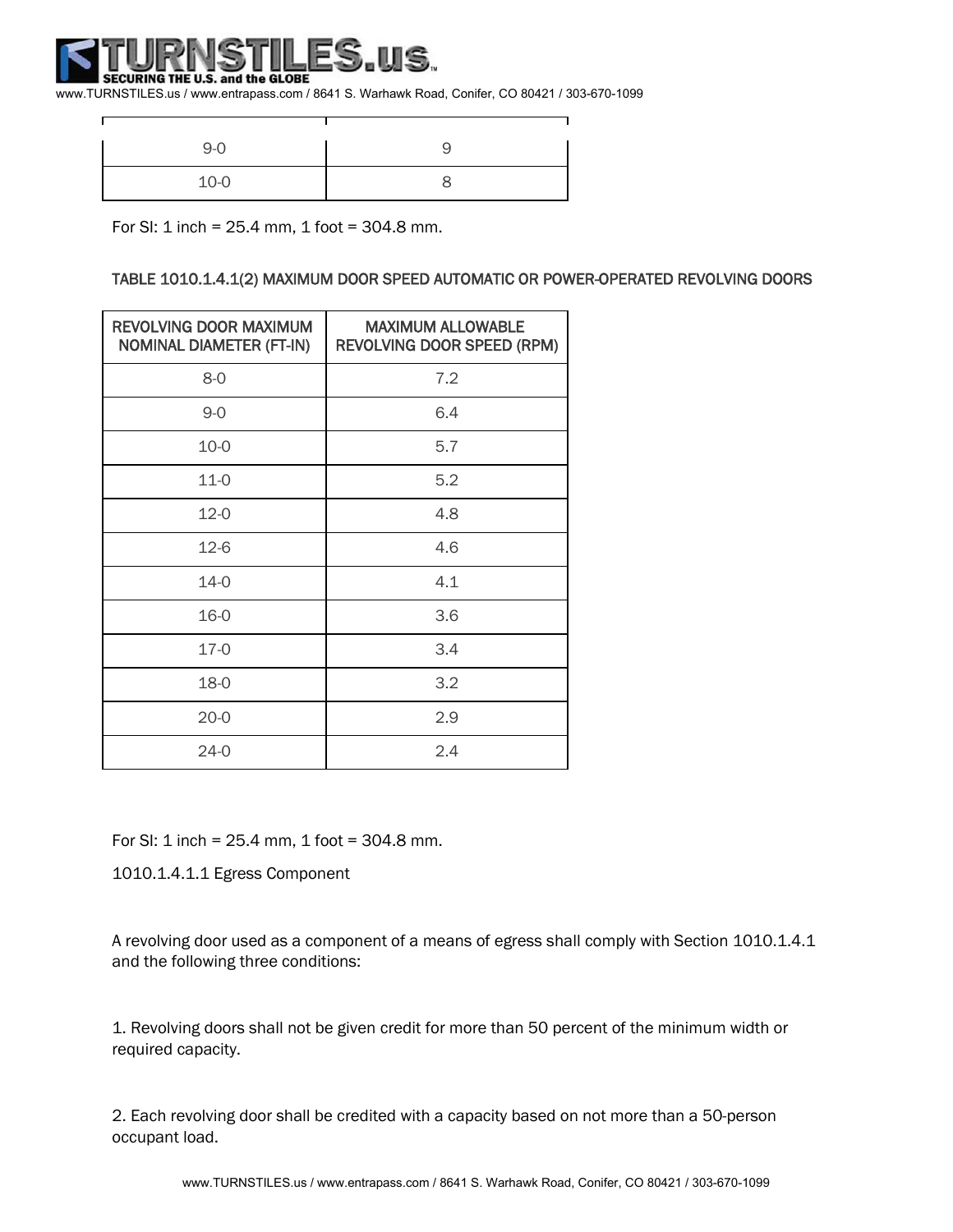

3. Each revolving door shall provide for egress in accordance with BHMA A156.27 with a breakout force of not more than 130 pounds (578 N).

## 1010.1.4.1.2 Other Than Egress Component

A revolving door used as other than a component of a means of egress shall comply with Section

1010.1.4.1. The breakout force of a revolving door not used as a component of a means of egress shall not be more than 180 pounds (801 N).

Exception: A breakout force in excess of 180 pounds (801 N) is permitted if the collapsing force is reduced to not more than 130 pounds (578 N) when not less than one of the following conditions is satisfied:

1. There is a power failure or power is removed to the device holding the door wings in position.

2. There is an actuation of the automatic sprinkler system where such system is provided.

3. There is an actuation of a smoke detection system that is installed in accordance with Section 907 to provide coverage in areas within the building that are within 75 feet (22 860 mm) of the revolving doors.

4. There is an actuation of a manual control switch, in an approved location and clearly identified, that reduces the breakout force to not more than 130 pounds (578 N).

## 1010.1.4.2 Power-Operated Doors

Where means of egress doors are operated or assisted by power, the design shall be such that in the event of power failure, the door is capable of being opened manually to permit means of egress travel or closed where necessary to safeguard means of egress. The forces required to open these doors manually shall not exceed those specified in Section 1010.1.3, except that the force to set the door in motion shall not exceed 50 pounds (220 N). The door shall be capable of swinging open from any position to the full width of the opening in which such door is installed when a force is applied to the door on the side from which egress is made. Power-operated swinging doors, power-operated sliding doors and poweroperated folding doors shall comply with BHMA A156.10. Power-assisted swinging doors and lowenergy power-operated swinging doors shall comply with BHMA A156.19.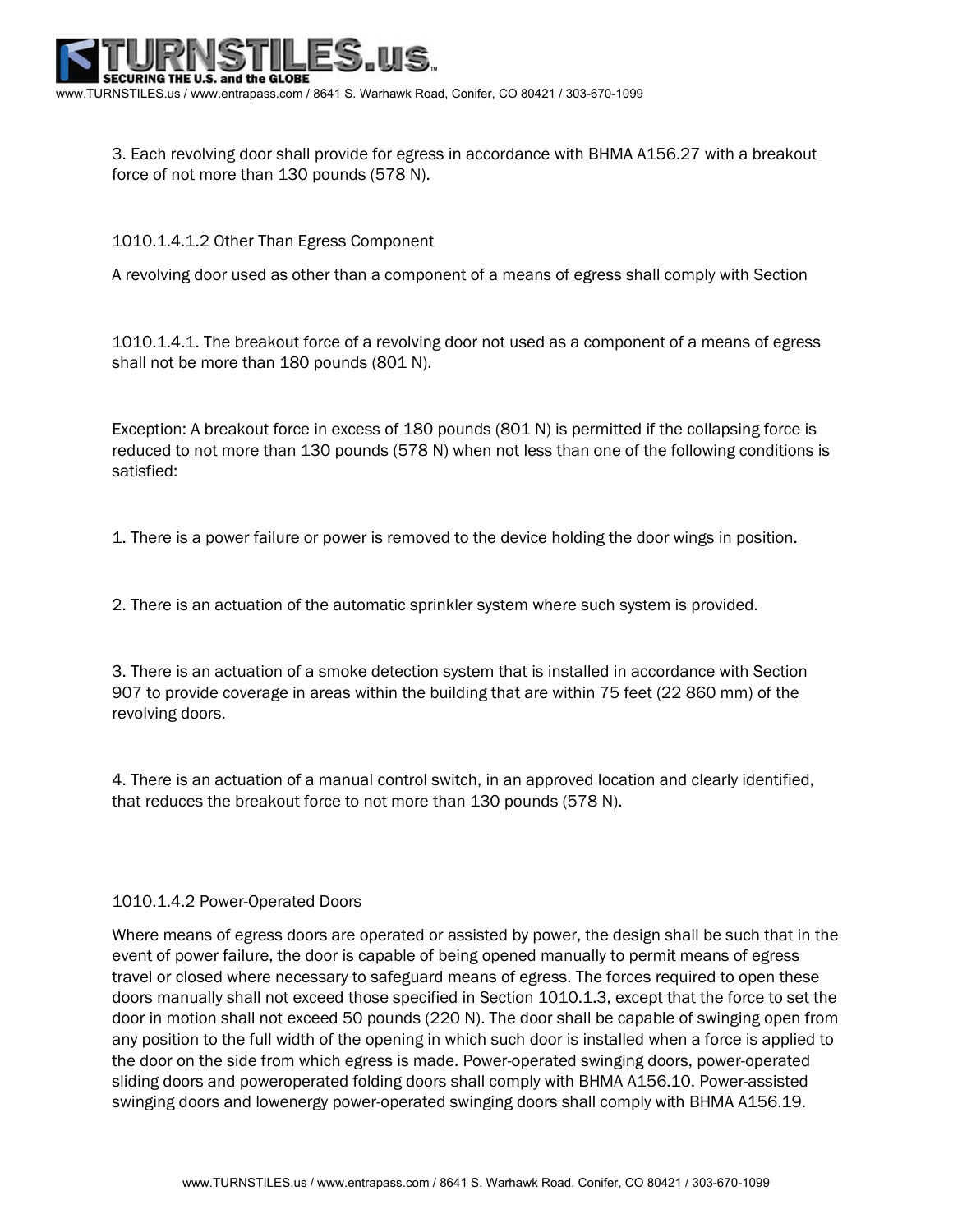URING THE U.S. and the GLOBE www.TURNSTILES.us / www.entrapass.com / 8641 S. Warhawk Road, Conifer, CO 80421 / 303-670-1099

Exceptions:

1. Occupancies in Group I-3.

2. Horizontal sliding doors complying with Section 1010.1.4.3.

3. For a biparting door in the emergency breakout mode, a door leaf located within a multiple-leaf opening shall be exempt from the minimum 32-inch (813 mm) single-leaf requirement of Section

1010.1.1, provided a minimum 32-inch (813 mm) clear opening is provided when the two biparting leaves meeting in the center are broken out.

1010.1.4.3 Special Purpose Horizontal Sliding, Accordion or Folding Doors

In other than Group H occupancies, special purpose horizontal sliding, accordion or folding door assemblies permitted to be a component of a means of egress in accordance with Exception 6 to Section 1010.1.2 shall comply with all of the following criteria:

1. The doors shall be power operated and shall be capable of being operated manually in the event of power failure.

2. The doors shall be openable by a simple method from both sides without special knowledge or effort.

3. The force required to operate the door shall not exceed 30 pounds (133 N) to set the door in motion and 15 pounds (67 N) to close the door or open it to the minimum required width.

4. The door shall be openable with a force not to exceed 15 pounds (67 N) when a force of 250 pounds (1100 N) is applied perpendicular to the door adjacent to the operating device.

5. The door assembly shall comply with the applicable fire protection rating and, where rated, shall be self-closing or automatic closing by smoke detection in accordance with Section 716.5.9.3, shall be installed in accordance with NFPA 80 and shall comply with Section 716.

6. The door assembly shall have an integrated standby power supply.

7. The door assembly power supply shall be electrically supervised.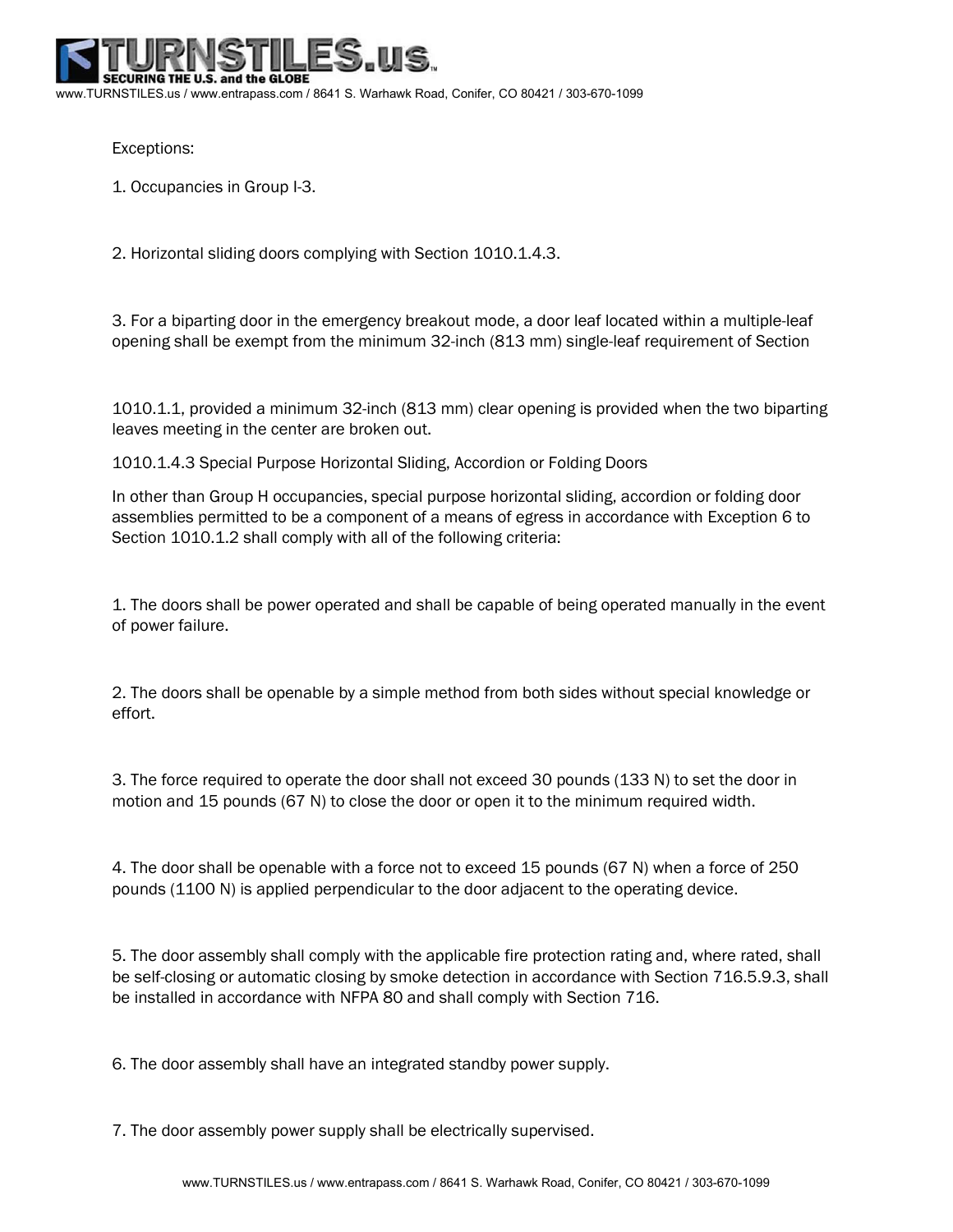

8. The door shall open to the minimum required width within 10 seconds after activation of the operating device.

## 1010.1.4.4 Security Grilles

In Groups B, F, M and S, horizontal sliding or vertical security grilles are permitted at the main exit and shall be openable from the inside without the use of a key or special knowledge or effort during periods that the space is occupied. The grilles shall remain secured in the full-open position during the period of occupancy by the general public. Where two or more means of egress are required, not more than one-half of the exits or exit access doorways shall be equipped with horizontal sliding or vertical security grilles.

## 1010.1.5 Floor Elevation

There shall be a floor or landing on each side of a door. Such floor or landing shall be at the same elevation on each side of the door. Landings shall be level except for exterior landings, which are permitted to have a slope not to exceed 0.25 unit vertical in 12 units horizontal (2-percent slope).

Exceptions:

1. Doors serving individual dwelling units in Groups R-2 and R-3 where the following apply:

1.1. A door is permitted to open at the top step of an interior flight of stairs, provided the door does not swing over the top step.

1.2. Screen doors and storm doors are permitted to swing over stairs or landings.

2. Exterior doors as provided for in Section 1003.5, Exception 1, and Section 1022.2, which are not on an accessible route.

3. In Group R-3 occupancies not required to be Accessible units, Type A units or Type B units, the landing at an exterior doorway shall be not more than 73/4 inches (197 mm) below the top of the threshold, provided the door, other than an exterior storm or screen door, does not swing over the landing.

4. Variations in elevation due to differences in finish materials, but not more than 1/2 inch (12.7 mm).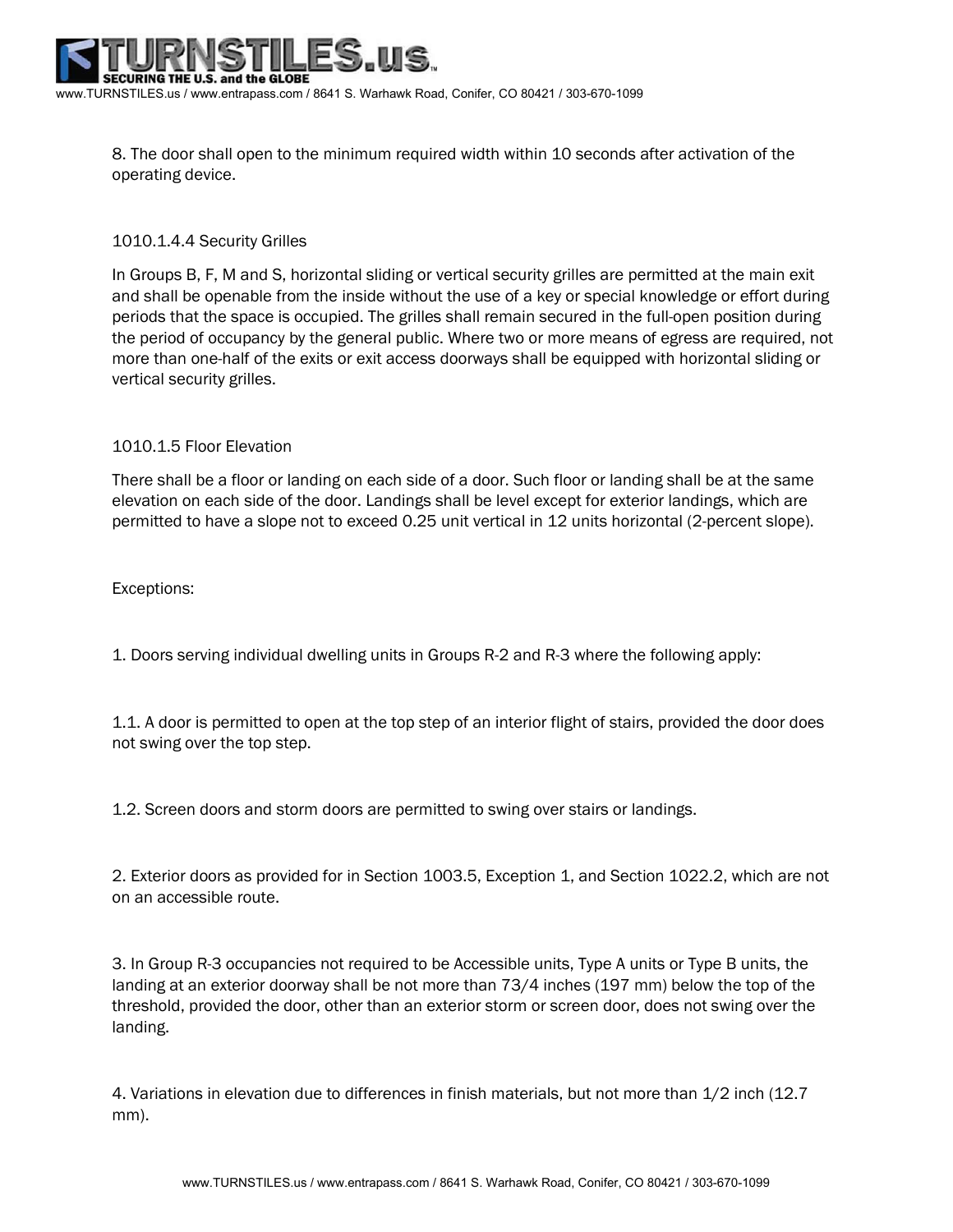

5. Exterior decks, patios or balconies that are part of Type B dwelling units, have impervious surfaces and that are not more than 4 inches (102 mm) below the finished floor level of the adjacent interior space of the dwelling unit.

6. Doors serving equipment spaces not required to be accessible in accordance with Section 1103.2.9 and serving an occupant load of five or less shall be permitted to have a landing on one side to be not more than 7 inches (178 mm) above or below the landing on the egress side of the door.

## 1010.1.6 Landings at Doors

Landings shall have a width not less than the width of the stairway or the door, whichever is greater. Doors in the fully open position shall not reduce a required dimension by more than 7 inches (178 mm). Where a landing serves an occupant load of 50 or more, doors in any position shall not reduce the landing to less than one-half its required width. Landings shall have a length measured in the direction of travel of not less than 44 inches (1118 mm).

Exception: Landing length in the direction of travel in Groups R-3 and U and within individual units of Group R-2 need not exceed 36 inches (914 mm).

## 1010.1.7 Thresholds

Thresholds at doorways shall not exceed 3/4 inch (19.1 mm) in height above the finished floor or landing for sliding doors serving dwelling units or 1/2 inch (12.7 mm) above the finished floor or landing for other doors. Raised thresholds and floor level changes greater than 1/4 inch (6.4 mm) at doorways shall be beveled with a slope not greater than one unit vertical in two units horizontal (50 percent slope).

## Exceptions:

1. In occupancy Group R-2 or R-3, threshold heights for sliding and side-hinged exterior doors shall be permitted to be up to 73/4 inches (197 mm) in height if all of the following apply:

1.1. The door is not part of the required means of egress.

1.2. The door is not part of an accessible route as required by Chapter 11.

1.3. The door is not part of an Accessible unit, Type A unit or Type B unit.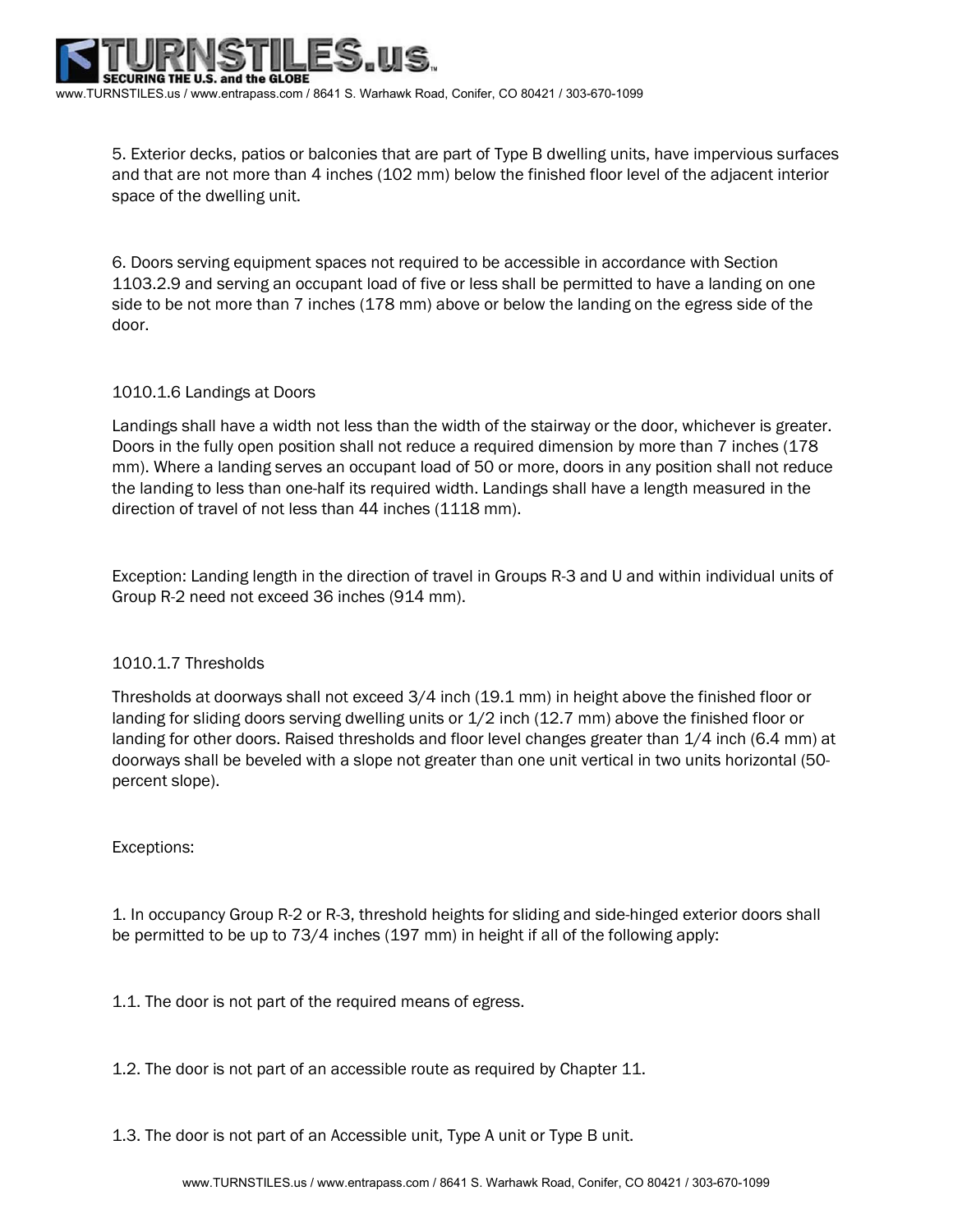2. In Type B units, where Exception 5 to Section 1010.1.5 permits a 4-inch (102 mm) elevation change at the door, the threshold height on the exterior side of the door shall not exceed 43/4 inches (120 mm) in height above the exterior deck, patio or balcony for sliding doors or 41/2 inches (114 mm) above the exterior deck, patio or balcony for other doors.

# 1010.1.8 Door Arrangement

Space between two doors in a series shall be 48 inches (1219 mm) minimum plus the width of a door swinging into the space. Doors in a series shall swing either in the same direction or away from the space between the doors.

## Exceptions:

1. The minimum distance between horizontal sliding power-operated doors in a series shall be 48 inches (1219 mm).

2. Storm and screen doors serving individual dwelling units in Groups R-2 and R-3 need not be spaced 48 inches (1219 mm) from the other door.

3. Doors within individual dwelling units in Groups R-2 and R-3 other than within Type A dwelling units.

## 1010.1.9 Door Operations

Except as specifically permitted by this section, egress doors shall be readily openable from the egress side without the use of a key or special knowledge or effort.

## 1010.1.9.1 Hardware

Door handles, pulls, latches, locks and other operating devices on doors required to be accessible by Chapter 11 shall not require tight grasping, tight pinching or twisting of the wrist to operate.

## 1010.1.9.2 Hardware Height

Door handles, pulls, latches, locks and other operating devices shall be installed 34 inches (864 mm) minimum and 48 inches (1219 mm) maximum above the finished floor. Locks used only for security purposes and not used for normal operation are permitted at any height.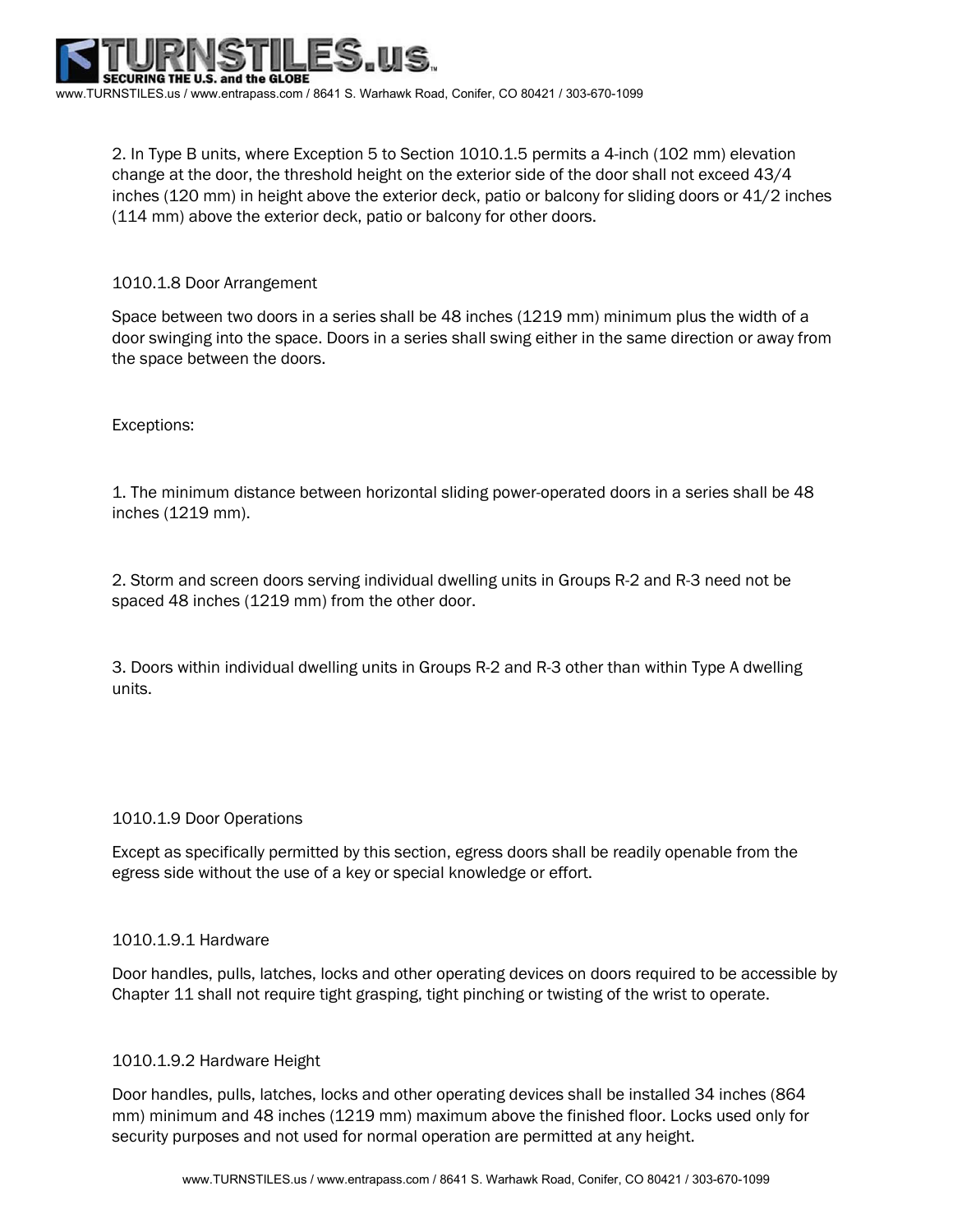Exception: Access doors or gates in barrier walls and fences protecting pools, spas and hot tubs shall be permitted to have operable parts of the release of latch on self-latching devices at 54 inches (1370 mm) maximum above the finished floor or ground, provided the self-latching devices are not also self locking devices operated by means of a key, electronic opener or integral combination lock.

1010.1.9.3 Locks and Latches

Locks and latches shall be permitted to prevent operation of doors where any of the following exist:

1. Places of detention or restraint.

2. In buildings in occupancy Group A having an occupant load of 300 or less, Groups B, F, M and S, and in places of religious worship, the main door or doors are permitted to be equipped with keyoperated locking devices from the egress side provided:

2.1. The locking device is readily distinguishable as locked.

2.2. A readily visible durable sign is posted on the egress side on or adjacent to the door stating: THIS DOOR TO REMAIN UNLOCKED WHEN THIS SPACE IS OCCUPIED. The sign shall be in letters 1 inch (25 mm) high on a contrasting background.

2.3. The use of the key-operated locking device is revocable by the building official for due cause.

3. Where egress doors are used in pairs, approved automatic flush bolts shall be permitted to be used, provided that the door leaf having the automatic flush bolts does not have a doorknob or surface-mounted hardware.

4. Doors from individual dwelling or sleeping units of Group R occupancies having an occupant load of 10 or less are permitted to be equipped with a night latch, dead bolt or security chain, provided such devices are openable from the inside without the use of a key or tool.

5. Fire doors after the minimum elevated temperature has disabled the unlatching mechanism in accordance with listed fire door test procedures.

1010.1.9.4 Bolt Locks

Manually operated flush bolts or surface bolts are not permitted.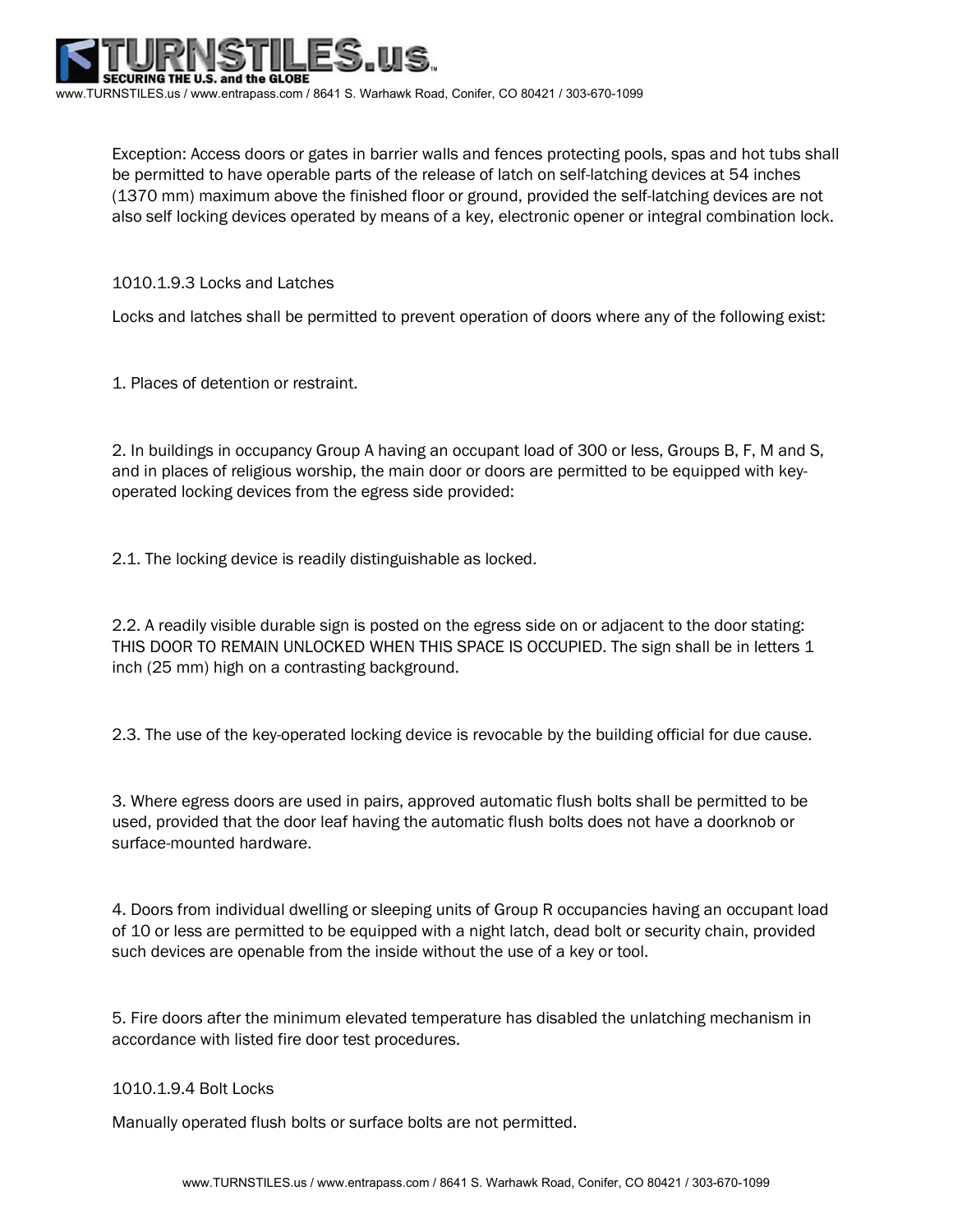S. and the GLOBE www.TURNSTILES.us / www.entrapass.com / 8641 S. Warhawk Road, Conifer, CO 80421 / 303-670-1099

Exceptions:

1. On doors not required for egress in individual dwelling units or sleeping units.

2. Where a pair of doors serves a storage or equipment room, manually operated edge- or surfacemounted bolts are permitted on the inactive leaf.

3. Where a pair of doors serves an occupant load of less than 50 persons in a Group B, F or S occupancy, manually operated edge- or surface-mounted bolts are permitted on the inactive leaf. The inactive leaf shall not contain doorknobs, panic bars or similar operating hardware.

4. Where a pair of doors serves a Group B, F or S occupancy, manually operated edge- or surfacemounted bolts are permitted on the inactive leaf provided such inactive leaf is not needed to meet egress capacity requirements and the building is equipped throughout with an automatic sprinkler system in accordance with Section 903.3.1.1. The inactive leaf shall not contain doorknobs, panic bars or similar operating hardware.

5. Where a pair of doors serves patient care rooms in Group I-2 occupancies, self-latching edge- or surface-mounted bolts are permitted on the inactive leaf provided that the inactive leaf is not needed to meet egress capacity requirements and the inactive leaf shall not contain doorknobs, panic bars or similar operating hardware.

## 1010.1.9.5 Unlatching

The unlatching of any door or leaf shall not require more than one operation.

Exceptions:

- 1. Places of detention or restraint.
- 2. Where manually operated bolt locks are permitted by Section 1010.1.9.4.
- 3. Doors with automatic flush bolts as permitted by Section 1010.1.9.3, Item 3.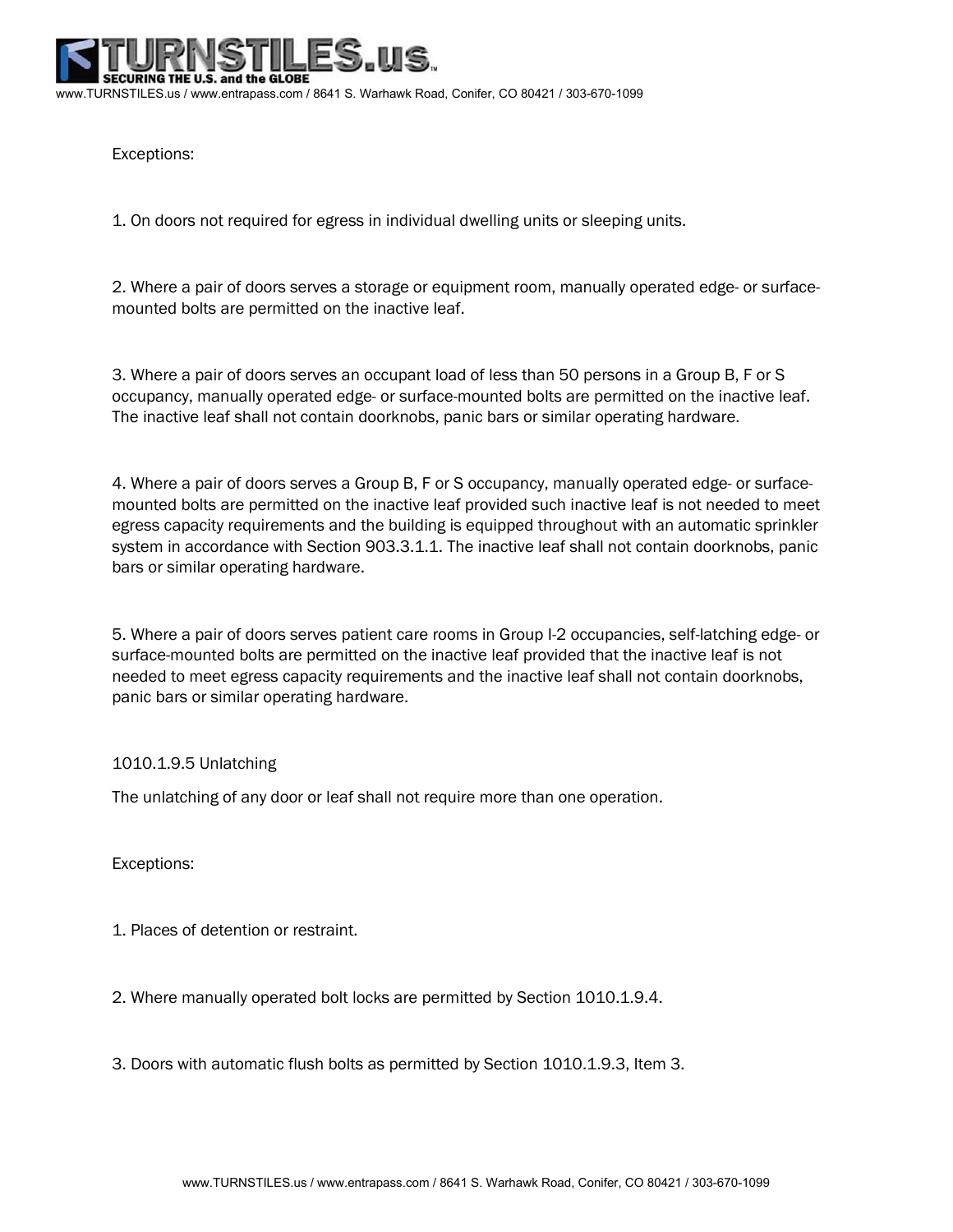

4. Doors from individual dwelling units and sleeping units of Group R occupancies as permitted by Section 1010.1.9.3, Item 4.

1010.1.9.5.1 Closet and Bathroom Doors in Group R-4 Occupancies

In Group R-4 occupancies, closet doors that latch in the closed position shall be openable from inside the closet, and bathroom doors that latch in the closed position shall be capable of being unlocked from the ingress side.

1010.1.9.6 Controlled Egress Doors in Groups I-1 and I-2

Electric locking systems, including electromechanical locking systems and electromagnetic locking systems, shall be permitted to be locked in the means of egress in Group I-1 or I-2 occupancies where the clinical needs of persons receiving care require their containment. Controlled egress doors shall be permitted in such occupancies where the building is equipped throughout with an automatic sprinkler system in accordance with Section 903.3.1.1 or an approved automatic smoke or heat detection system installed in accordance with Section 907, provided that the doors are installed and operate in accordance with all of the following:

1. The door locks shall unlock on actuation of the automatic sprinkler system or automatic fire detection system.

2. The door locks shall unlock on loss of power controlling the lock or lock mechanism.

3. The door locking system shall be installed to have the capability of being unlocked by a switch located at the fire command center, a nursing station or other approved location. The switch shall directly break power to the lock.

4. A building occupant shall not be required to pass through more than one door equipped with a controlled egress locking system before entering an exit.

5. The procedures for unlocking the doors shall be described and approved as part of the emergency planning and preparedness required by Chapter 4 of the International Fire Code.

6. All clinical staff shall have the keys, codes or other means necessary to operate the locking systems.

7. Emergency lighting shall be provided at the door.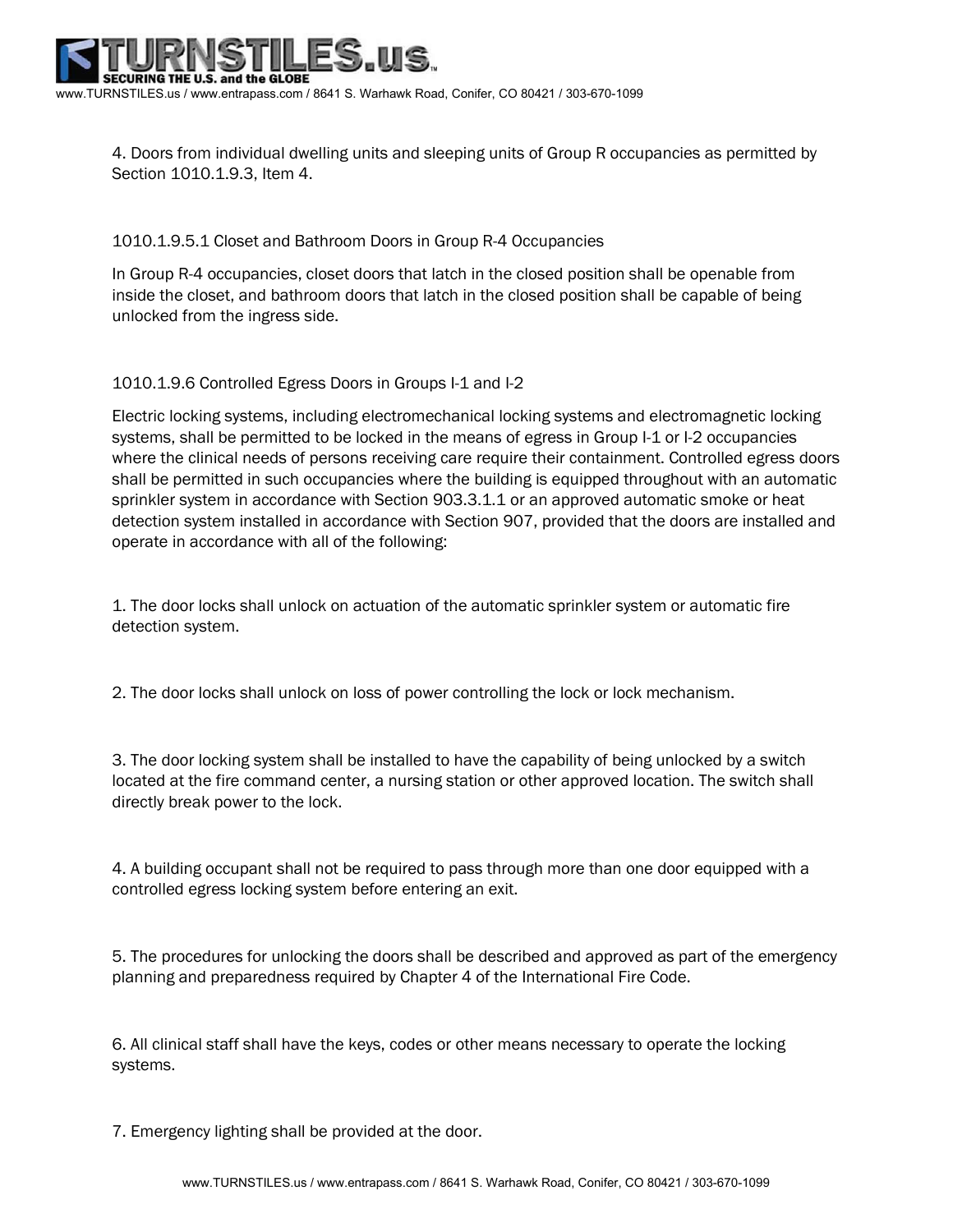

8. The door locking system units shall be listed in accordance with UL 294.

# Exceptions:

1. Items 1 through 4 shall not apply to doors to areas occupied by persons who, because of clinical needs, require restraint or containment as part of the function of a psychiatric treatment area.

2. Items 1 through 4 shall not apply to doors to areas where a listed egress control system is utilized to reduce the risk of child abduction from nursery and obstetric areas of a Group I-2 hospital.

## 1010.1.9.7 Delayed Egress

Delayed egress locking systems shall be permitted to be installed on doors serving any occupancy except Group A, E and H in buildings that are equipped throughout with an automatic sprinkler system in accordance with Section 903.3.1.1 or an approved automatic smoke or heat detection system installed in accordance with Section 907. The locking system shall be installed and operated in accordance with all of the following:

1. The delay electronics of the delayed egress locking system shall deactivate upon actuation of the automatic sprinkler system or automatic fire detection system, allowing immediate, free egress.

2. The delay electronics of the delayed egress locking system shall deactivate upon loss of power controlling the lock or lock mechanism, allowing immediate free egress.

3. The delayed egress locking system shall have the capability of being deactivated at the fire command center and other approved locations.

4. An attempt to egress shall initiate an irreversible process that shall allow such egress in not more than 15 seconds when a physical effort to exit is applied to the egress side door hardware for not more than 3 seconds. Initiation of the irreversible process shall activate an audible signal in the vicinity of the door. Once the delay electronics have been deactivated, rearming the delay electronics shall be by manual means only.

Exception: Where approved, a delay of not more than 30 seconds is permitted on a delayed egress door.

5. The egress path from any point shall not pass through more than one delayed egress locking system.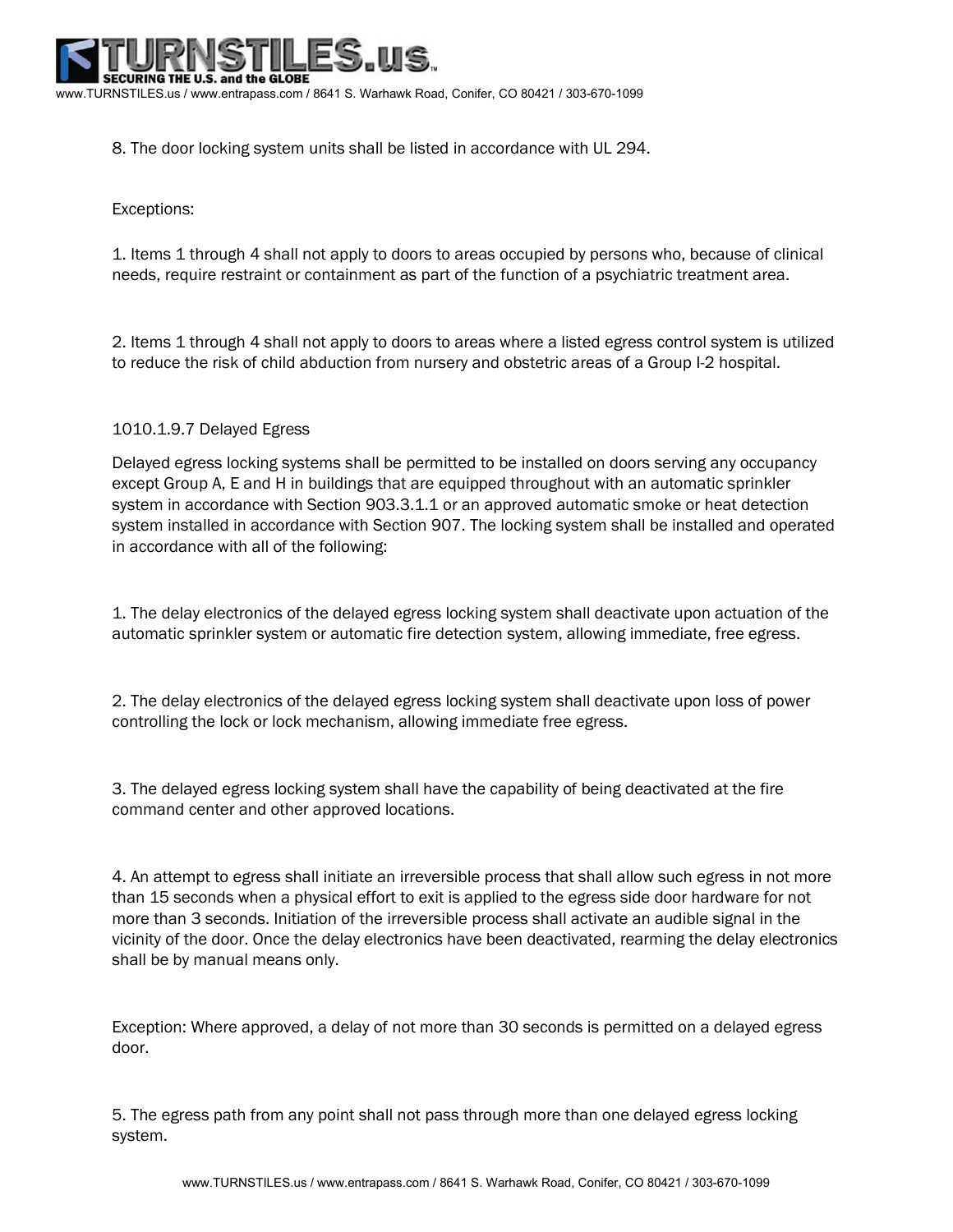

Exception: In Group I-2 or I-3 occupancies, the egress path from any point in the building shall pass through not more than two delayed egress locking systems provided the combined delay does not exceed 30 seconds.

6. A sign shall be provided on the door and shall be located above and within 12 inches (305 mm) of the door exit hardware:

6.1. For doors that swing in the direction of egress, the sign shall read: PUSH UNTIL ALARM SOUNDS. DOOR CAN BE OPENED IN 15 [30] SECONDS.

6.2. For doors that swing in the opposite direction of egress, the sign shall read: PULL UNTIL ALARM SOUNDS. DOOR CAN BE OPENED IN 15 [30] SECONDS.

6.3. The sign shall comply with the visual character requirements in ICC A117.1.

Exception: Where approved, in Group I occupancies, the installation of a sign is not required where care recipients who because of clinical needs require restraint or containment as part of the function of the treatment area.

7. Emergency lighting shall be provided on the egress side of the door.

8. The delayed egress locking system units shall be listed in accordance with UL 294.

1010.1.9.8 Sensor Release of Electrically Locked Egress Doors

The electric locks on sensor released doors located in a means of egress in buildings with an occupancy in Group A, B, E, I-1, I-2, I-4, M, R-1 or R- 2 and entrance doors to tenant spaces in occupancies in Group A, B, E, I-1, I-2, I-4, M, R-1 or R-2 are permitted where installed and operated in accordance with all of the following criteria:

1. The sensor shall be installed on the egress side, arranged to detect an occupant approaching the doors. The doors shall be arranged to unlock by a signal from or loss of power to the sensor.

2. Loss of power to the lock or locking system shall automatically unlock the doors.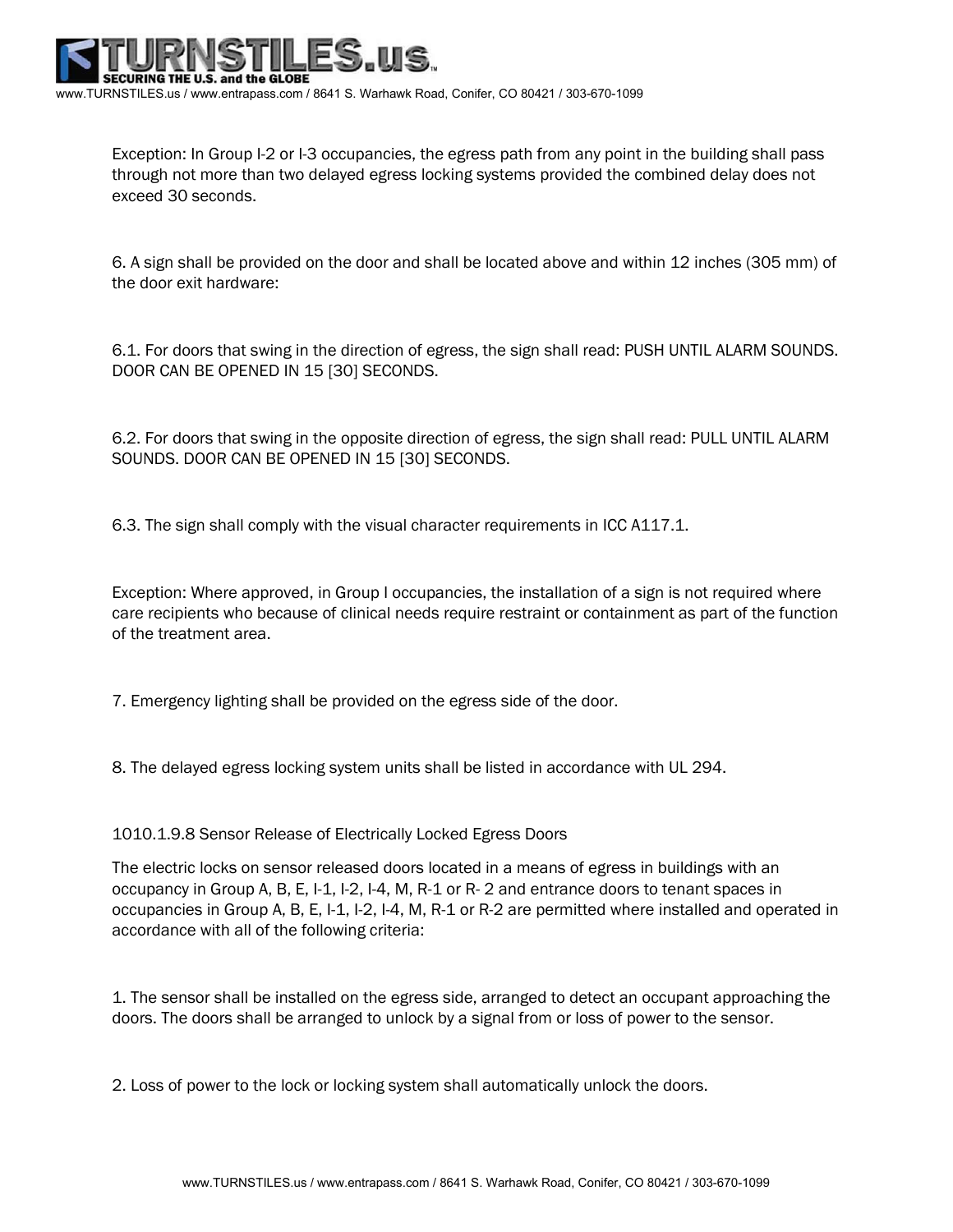

3. The doors shall be arranged to unlock from a manual unlocking device located 40 inches to 48 inches (1016 mm to 1219 mm) vertically above the floor and within 5 feet (1524 mm) of the secured doors. Ready access shall be provided to the manual unlocking device and the device shall be clearly identified by a sign that reads "PUSH TO EXIT." When operated, the manual unlocking device shall result in direct interruption of power to the lock–independent of other electronics–and the doors shall remain unlocked for not less than 30 seconds.

4. Activation of the building fire alarm system, where provided, shall automatically unlock the doors, and the doors shall remain unlocked until the fire alarm system has been reset.

5. Activation of the building automatic sprinkler system or fire detection system, where provided, shall automatically unlock the doors. The doors shall remain unlocked until the fire alarm system has been reset.

6. The door locking system units shall be listed in accordance with UL 294.

1010.1.9.9 Electromagnetically Locked Egress Doors

Doors in the means of egress in buildings with an occupancy in Group A, B, E, I-1, I-2, I-4, M, R-1 or R-2 and doors to tenant spaces in Group A, B, E, I-1, I-2, I-4, M, R-1 or R-2 shall be permitted to be locked with an electromagnetic locking system where equipped with hardware that incorporates a built-in switch and where installed and operated in accordance with all of the following:

1. The hardware that is affixed to the door leaf has an obvious method of operation that is readily operated under all lighting conditions.

2. The hardware is capable of being operated with one hand.

3. Operation of the hardware directly interrupts the power to the electromagnetic lock and unlocks the door immediately.

4. Loss of power to the locking system automatically unlocks the door.

5. Where panic or fire exit hardware is required by Section 1010.1.10, operation of the panic or fire exit hardware also releases the electromagnetic lock.

6. The locking system units shall be listed in accordance with UL 294.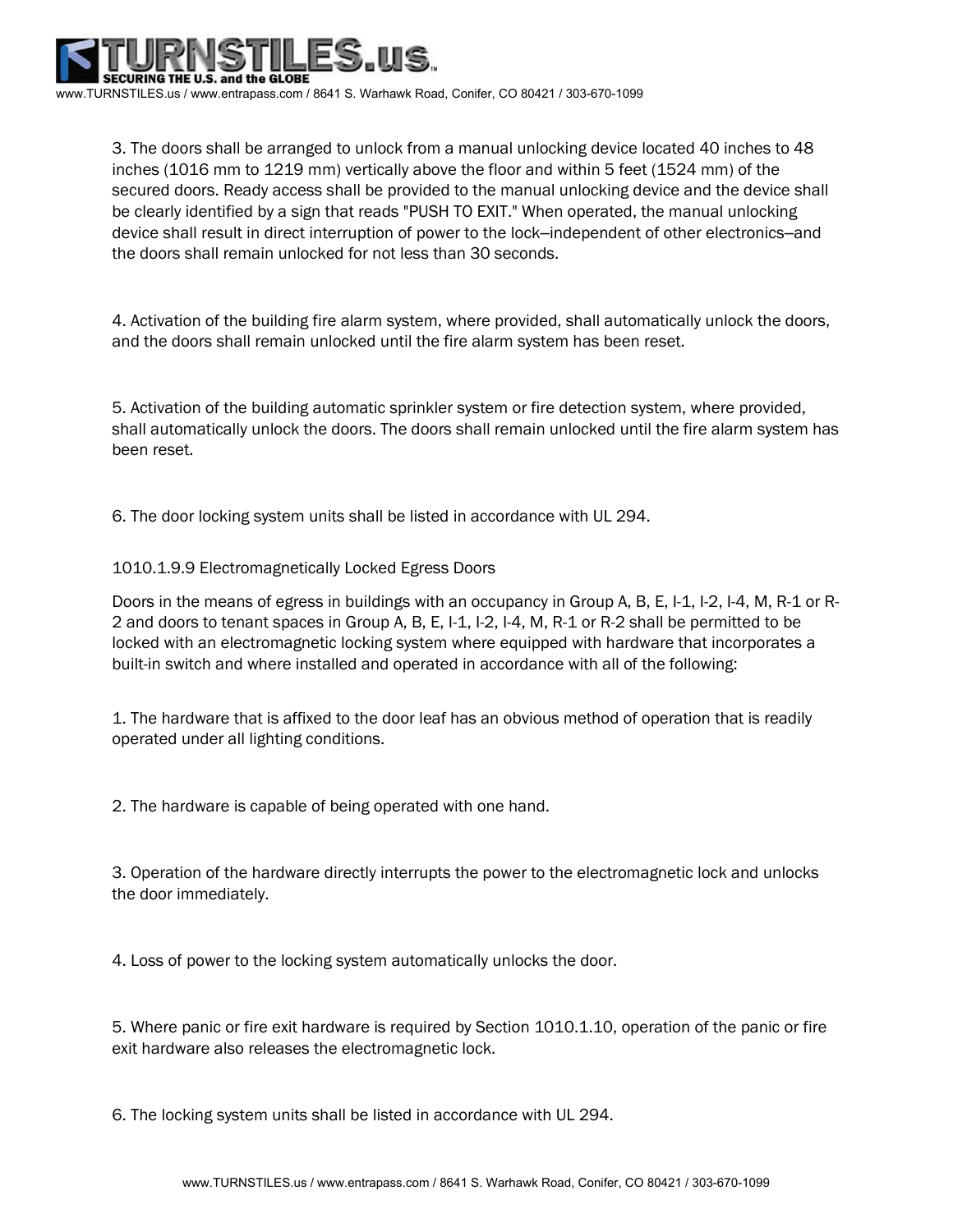

## 1010.1.9.10 Locking Arrangements in Correctional Facilities

In occupancies in Groups A-2, A-3, A-4, B, E, F, I-2, I-3, M and S within correctional and detention facilities, doors in means of egress serving rooms or spaces occupied by persons whose movements are controlled for security reasons shall be permitted to be locked where equipped with egress control devices that shall unlock manually and by not less than one of the following means:

1. Activation of an automatic sprinkler system installed in accordance with Section 903.3.1.1.

2. Activation of an approved manual fire alarm box.

3. A signal from a constantly attended location.

1010.1.9.11 Stairway Doors

Interior stairway means of egress doors shall be openable from both sides without the use of a key or special knowledge or effort.

Exceptions:

1. Stairway discharge doors shall be openable from the egress side and shall only be locked from the opposite side.

2. This section shall not apply to doors arranged in accordance with Section 403.5.3.

3. In stairways serving not more than four stories, doors are permitted to be locked from the side opposite the egress side, provided they are openable from the egress side and capable of being unlocked simultaneously without unlatching upon a signal from the fire command center, if present, or a signal by emergency personnel from a single location inside the main entrance to the building.

4. Stairway exit doors shall be openable from the egress side and shall only be locked from the opposite side in Group B, F, M and S occupancies where the only interior access to the tenant space is from a single exit stairway where permitted in Section 1006.3.2.

5. Stairway exit doors shall be openable from the egress side and shall only be locked from the opposite side in Group R-2 occupancies where the only interior access to the dwelling unit is from a single exit stairway where permitted in Section 1006.3.2.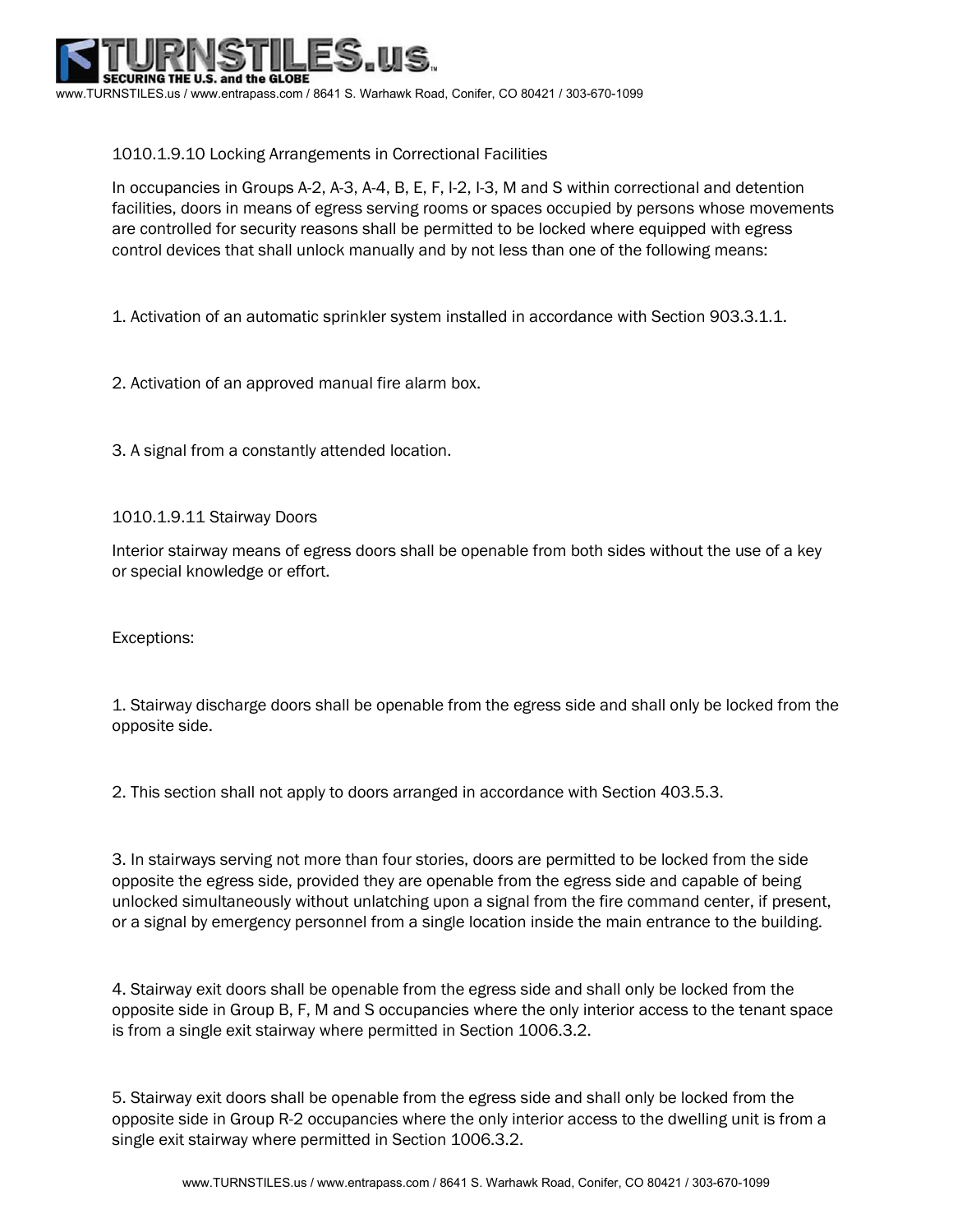

## 1010.1.10 Panic and Fire Exit Hardware

Doors serving a Group H occupancy and doors serving rooms or spaces with an occupant load of 50 or more in a Group A or E occupancy shall not be provided with a latch or lock other than panic hardware or fire exit hardware.

Exceptions:

1. A main exit of a Group A occupancy shall be permitted to be locking in accordance with Section 1010.1.9.3, Item 2.

2. Doors serving a Group A or E occupancy shall be permitted to be electromagnetically locked in accordance with Section 1010.1.9.9.

Electrical rooms with equipment rated 1,200 amperes or more and over 6 feet (1829 mm) wide, and that contain overcurrent devices, switching devices or control devices with exit or exit access doors, shall be equipped with panic hardware or fire exit hardware. The doors shall swing in the direction of egress travel.

## 1010.1.10.1 Installation

Where panic or fire exit hardware is installed, it shall comply with the following:

1. Panic hardware shall be listed in accordance with UL 305.

2. Fire exit hardware shall be listed in accordance with UL 10C and UL 305.

3. The actuating portion of the releasing device shall extend not less than one-half of the door leaf width.

4. The maximum unlatching force shall not exceed 15 pounds (67 N).

#### 1010.1.10.2 Balanced Doors

If balanced doors are used and panic hardware is required, the panic hardware shall be the pushpad type and the pad shall not extend more than one-half the width of the door measured from the latch side.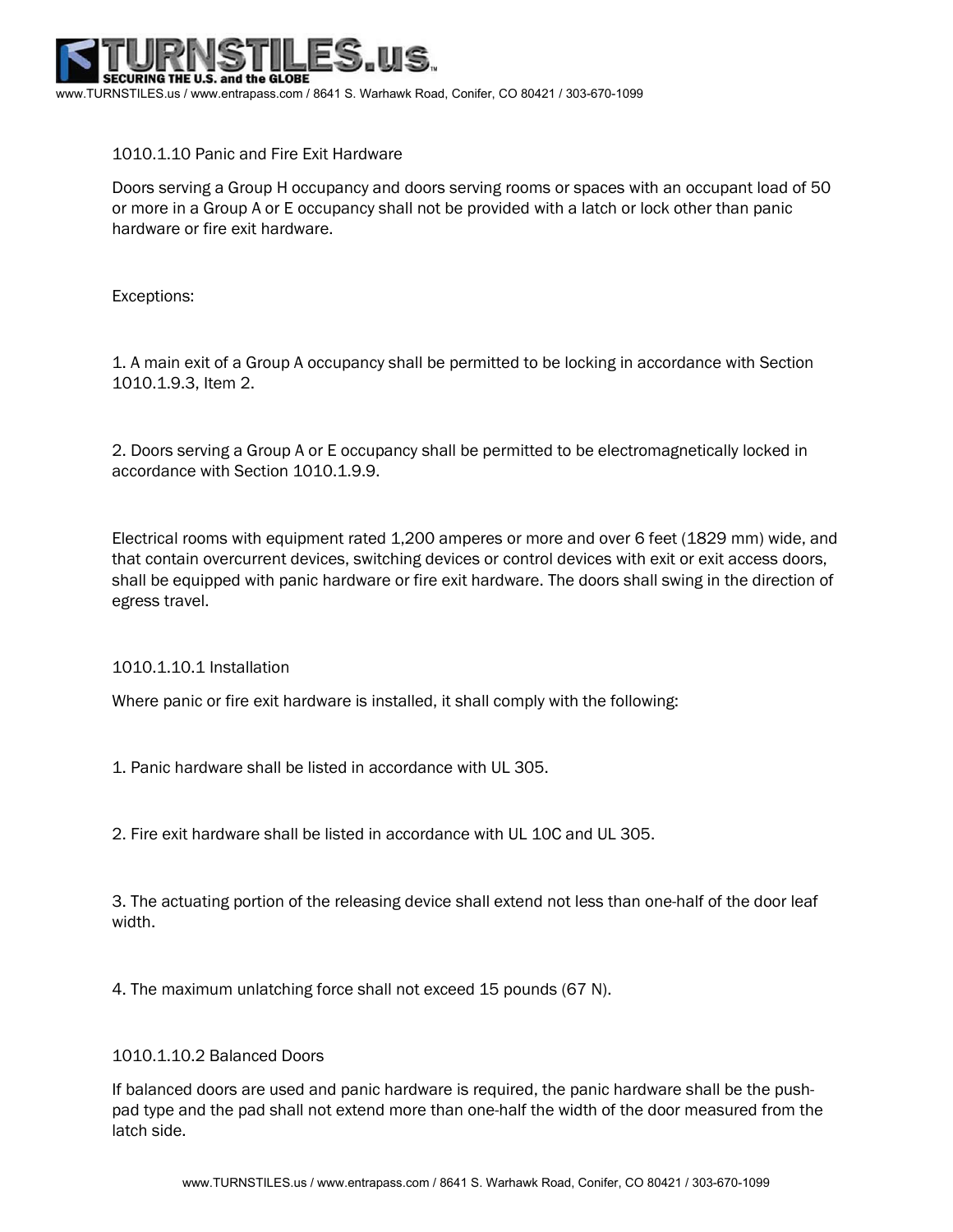#### 1010.2 Gates

Gates serving the means of egress system shall comply with the requirements of this section. Gates used as a component in a means of egress shall conform to the applicable requirements for doors.

Exception: Horizontal sliding or swinging gates exceeding the 4-foot (1219 mm) maximum leaf width limitation are permitted in fences and walls surrounding a stadium.

#### 1010.2.1 Stadiums

Panic hardware is not required on gates surrounding stadiums where such gates are under constant immediate supervision while the public is present, and where safe dispersal areas based on 3 square feet (0.28 m2) per occupant are located between the fence and enclosed space. Such required safe dispersal areas shall not be located less than 50 feet (15 240 mm) from the enclosed space. See Section 1028.5 for means of egress from safe dispersal areas.

#### 1010.3 Turnstiles

Turnstiles or similar devices that restrict travel to one direction shall not be placed so as to obstruct any required means of egress.

Exception: Each turnstile or similar device shall be credited with a capacity based on not more than a 50-person occupant load where all of the following provisions are met:

1. Each device shall turn free in the direction of egress travel when primary power is lost and on the manual release by an employee in the area.

2. Such devices are not given credit for more than 50 percent of the required egress capacity or width.

3. Each device is not more than 39 inches (991 mm) high.

4. Each device has not less than 161/2 inches (419 mm) clear width at and below a height of 39 inches (991 mm) and not less than 22 inches (559 mm) clear width at heights above 39 inches (991 mm).